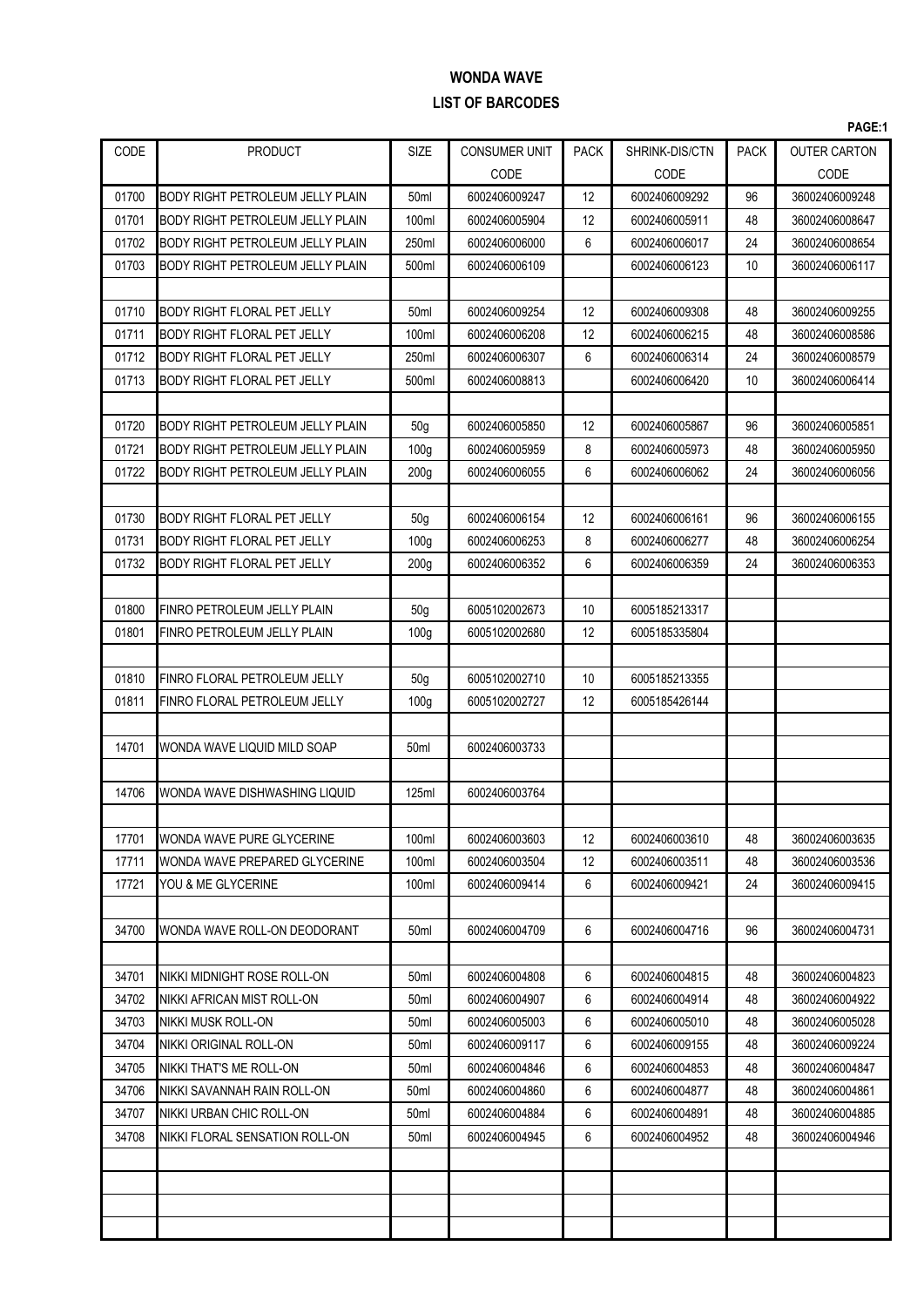|       |                               |         |                      |              |                |             | PAGE: 2        |
|-------|-------------------------------|---------|----------------------|--------------|----------------|-------------|----------------|
| CODE  | <b>PRODUCT</b>                | SIZE    | <b>CONSUMER UNIT</b> | <b>PACK</b>  | SHRINK-DIS/CTN | <b>PACK</b> |                |
|       |                               |         | CODE                 |              | CODE           |             |                |
|       | <b>IWONDA WAVE HAIR CARE</b>  |         |                      |              |                |             |                |
| 38000 | <b>CURL ACTIVATOR GEL</b>     | 100ml   | 6002406000015        | 12           | 6002406000022  | 96          | 36002406000047 |
| 38001 | <b>CURL ACTIVATOR GEL</b>     | 200ml   | 6002406008226        |              |                |             |                |
| 38002 | <b>CURL ACTIVATOR GEL</b>     | 250ml   | 6002406000404        | 6            | 6002406000435  | 12          | 36002406000412 |
| 38003 | <b>CURL ACTIVATOR GEL</b>     | 500ml   | 6002406001401        | 6            | 6002406001432  | 12          | 36002406001419 |
| 38006 | <b>CURL ACTIVATOR GEL</b>     | 5 litre | 6002406008394        | $\mathbf{1}$ |                |             |                |
|       |                               |         |                      |              |                |             |                |
| 38010 | <b>CURL ACTIVATOR CREAM</b>   | 100ml   | 6002406000107        | 12           | 6002406000114  | 96          | 36002406000139 |
| 38011 | <b>CURL ACTIVATOR CREAM</b>   | 200ml   | 6002406008233        |              |                |             |                |
| 38012 | <b>CURL ACTIVATOR CREAM</b>   | 250ml   | 6002406000503        | 6            | 6002406000534  | 12          | 36002406000511 |
| 38013 | <b>CURL ACTIVATOR CREAM</b>   | 500ml   | 6002406001500        | 6            | 6002406001531  | 12          | 36002406001518 |
|       |                               |         |                      |              |                |             |                |
| 38020 | <b>HAIR SPRAY EXTRA DRY</b>   | 100ml   | 6002406000206        | 12           | 6002406000213  | 96          | 36002406000238 |
| 38021 | <b>HAIR SPRAY EXTRA DRY</b>   | 200ml   | 6002406008219        |              |                |             |                |
| 38022 | HAIR SPRAY EXTRA DRY          | 250ml   | 6002406000602        | 6            | 6002406000633  | 12          | 36002406000610 |
| 38023 | <b>HAIR SPRAY EXTRA DRY</b>   | 500ml   | 6002406001609        | 6            | 6002406001630  | 12          | 36002406001617 |
|       |                               |         |                      |              |                |             |                |
| 38026 | HAIR SPRAY EXTRA DRY PLACENTA | 250ml   | 6002406000800        | 6            | 6002406000831  | 12          | 36002406000818 |
|       |                               |         |                      |              |                |             |                |
| 38031 | HAIR SPRAY OIL SHEEN          | 200ml   | 6002406008943        |              |                |             |                |
| 38032 | HAIR SPRAY OIL SHEEN          | 250ml   | 6002406008950        | 6            | 6002406009148  | 12          | 36002406009088 |
|       |                               |         |                      |              |                |             |                |
| 38042 | <b>BRAIDING HAIR SPRAY</b>    | 250ml   | 6002406000909        | 6            | 6002406000930  | 12          | 36002406000917 |
|       |                               |         |                      |              |                |             |                |
|       |                               |         |                      |              |                |             |                |
| 38050 | SPECIAL BLEND ACTIVATOR       | 100ml   | 6002406008936        | 12           | 6002406008998  | 48          | 36002406009002 |
| 38051 | SPECIAL BLEND ACTIVATOR       | 250ml   | 6002406005805        | 6            | 6002406005812  | 12          | 36002406005806 |
| 38052 | SPECIAL BLEND ACTIVATOR       | 350ml   | 6002406008820        | 1            | 6002406008837  | 6           |                |
|       |                               |         |                      |              |                |             |                |
| 38055 | ONE STEP CURL LOTION          | 100ml   | 6002406009063        | $\mathbf{1}$ | 6002406009049  | 12          | $\overline{a}$ |
| 38056 | ONE STEP CURL LOTION          | 500ml   | 6002406008981        | $\mathbf{1}$ | 6002406009056  | 6           |                |
|       |                               |         |                      |              |                |             |                |
|       |                               |         |                      |              |                |             |                |
|       |                               |         |                      |              |                |             |                |
|       |                               |         |                      |              |                |             |                |
|       |                               |         |                      |              |                |             |                |
|       |                               |         |                      |              |                |             |                |
|       |                               |         |                      |              |                |             |                |
|       |                               |         |                      |              |                |             |                |
|       |                               |         |                      |              |                |             |                |
|       |                               |         |                      |              |                |             |                |
|       |                               |         |                      |              |                |             |                |
|       |                               |         |                      |              |                |             |                |
|       |                               |         |                      |              |                |             |                |
|       |                               |         |                      |              |                |             |                |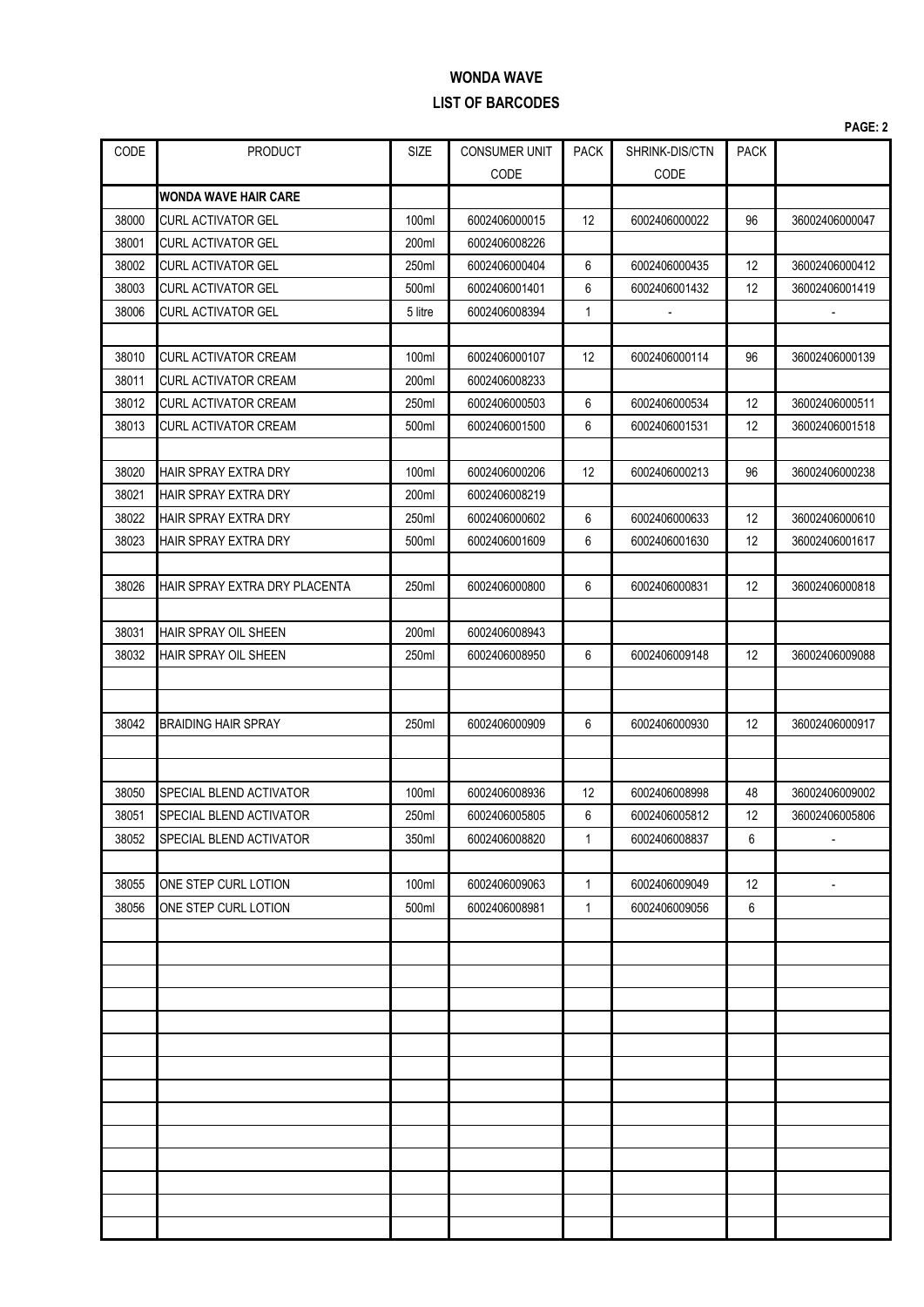|       |                            |             |                      |             |                |              | PAGE: 3                  |
|-------|----------------------------|-------------|----------------------|-------------|----------------|--------------|--------------------------|
| CODE  | <b>PRODUCT</b>             | <b>SIZE</b> | <b>CONSUMER UNIT</b> | <b>PACK</b> | SHRINK-DIS/CTN | <b>PACK</b>  |                          |
| 38060 | PERM LOTION                | 100ml       | 6002406002101        | 12          | 6002406002118  | 96           | 36002406002133           |
| 38063 | PERM LOTION                | 500ml       | 6002406002200        | 6           | 6002406002231  | 12           | 36002406002218           |
| 38064 | PERM LOTION                | 1litre      | 6002406002309        | 6           |                | 6            | 36002406002317           |
| 38065 | PERM LOTION                | 2litre      | 6002406002408        | 4           |                | 4            | 36002406002416           |
| 38066 | PERM LOTION                | 5litre      | 6002406002422        | 4           |                | 4            | 36002406002430           |
|       |                            |             |                      |             |                |              |                          |
| 38070 | PERM NEUTRALIZER           | 100ml       | 6002406002507        | 12          | 6002406002514  | 96           | 36002406002539           |
| 38073 | PERM NEUTRALIZER           | 500ml       | 6002406002606        | 6           | 6002406002637  | 12           | 36002406002614           |
| 38074 | PERM NEUTRALIZER           | 1litre      | 6002406002705        | 6           |                | 6            | 36002406002713           |
| 38075 | PERM NEUTRALIZER           | 2litre      | 6002406002804        | 4           |                | 4            | 36002406002812           |
| 38076 | PERM NEUTRALIZER           | 5litre      | 6002406002903        | 4           |                | 4            | 36002406002911           |
|       |                            |             |                      |             |                |              |                          |
| 38080 | CRÈME RELAXER REGULAR      | 125ml       | 6002406008851        | 6           | 6002406008912  | 24           | 36002406008852           |
| 38082 | CRÉME RELAXER REGULAR      | 250ml       | 6002406009285        | 6           | 6002406009346  | 24           | 36002406009286           |
| 38083 | CRÉME RELAXER REGULAR      | 450ml       | 6002406007373        | 6           | 6002406001838  | 24           | 36002406007374           |
| 38085 | CRÈME RELAXER REGULAR      | 2litre      | 6002406008516        | 1           |                | 1            |                          |
|       |                            |             |                      |             |                |              |                          |
| 38090 | <b>CRÈME RELAXER SUPER</b> | 125ml       | 6002406008868        | 6           | 6002406008929  | 24           | 36002406008869           |
| 38092 | CRÈME RELAXER SUPER        | 250ml       | 6002406009278        | 6           | 6002406009339  | 24           | 36002406009279           |
| 38093 | CRÉME RELAXER SUPER        | 450ml       | 6002406007427        | 6           | 6002406001791  | 24           | 36002406007428           |
| 38095 | CRÈME RELAXER SUPER        | 2litre      | 6002406008530        | 1           |                | 1            |                          |
| 38097 | CRÉME RELAXER BLOW OUT     | 125ml       | 6002406007359        | 6           | 6002406007366  | 24           | 36002406007350           |
| 38098 | CRÉME RELAXER BLOW OUT     | 250ml       | 6002406007403        | 6           | 6002406007410  | 24           | 36002406007404           |
| 38099 | CRÈME RELAXER BLOW OUT     | 2litre      | 6002406007427        | 1           |                | 1            |                          |
|       |                            |             |                      |             |                |              |                          |
|       |                            |             |                      |             |                |              |                          |
| 38100 | <b>HAIRFOOD - VITAMIN</b>  | 125ml       | 6002406009230        | 6           | 6002406009315  | 24           | 36002406009231           |
| 38101 | HAIRFOOD - VITAMIN         | 180ml       | 6002406002057        | 6           | 6002406002064  | 24           | 36002406002089           |
| 38103 | HAIRFOOD - VITAMIN         | 450ml       | 6002406001951        | 6           | 6002406008295  | 24           | 36002406001952           |
| 38105 | HAIRFOOD - VITAMIN         | 2litre      | 6002406008752        | 1           |                | 1            |                          |
| 38106 | HAIRFOOD - VITAMIN         | 5litre      | 6002406009179        | 1           |                | 1            |                          |
|       |                            |             |                      |             |                |              |                          |
| 38110 | HAIRFOOD WITH COCONUT OIL  | 125ml       | 6002406007472        | 6           | 6002406007618  | 24           | 36002406007473           |
| 38111 | HAIRFOOD WITH COCONUT OIL  | 180ml       | 6002406007458        | 6           | 6002406007601  | 24           | 36002406008180           |
| 38115 | HAIRFOOD WITH COCONUT OIL  | 2litre      | 6002406008769        | 1           |                | 1            |                          |
|       |                            |             |                      |             |                |              |                          |
| 38120 | HAIRFOOD WITH CASTOR OIL   | 125ml       | 6002406007434        | 6           | 6002406007533  | 24           | 36002406007435           |
| 38121 | HAIRFOOD WITH CASTOR OIL   | 180ml       | 6002406007441        | 6           | 6002406007526  | 24           | 36002406008739           |
| 38125 | HAIRFOOD WITH CASTOR OIL   | 2litre      | 6002406008776        | 1           |                | $\mathbf{1}$ |                          |
|       |                            |             |                      |             |                |              |                          |
| 38130 | NEUTRALIZING SHAMPOO       | 100ml       | 6002406007687        | 12          | 6002406008271  | 48           | 36002406007695           |
| 38132 | NEUTRALIZING SHAMPOO       | 250ml       | 6002406001944        | 6           | 6002406008455  | 12           | 36002406001891           |
| 38133 | NEUTRALIZING SHAMPOO       | 500ml       | 6002406001906        | 12          | 6002406001937  | 12           | 36002406001914           |
| 38135 | NEUTRALIZING SHAMPOO       | 2litre      | 6002406008608        | 4           |                | 4            | 36002406008708           |
| 38136 | NEUTRALIZING SHAMPOO       | 5litre      | 6002406008509        | 4           |                | 4            | 36002406008494           |
| 38137 | NEUTRALIZING SHAMPOO       | 25litre     | 6002406001920        | 1           | ۰.             | 1            | $\overline{\phantom{a}}$ |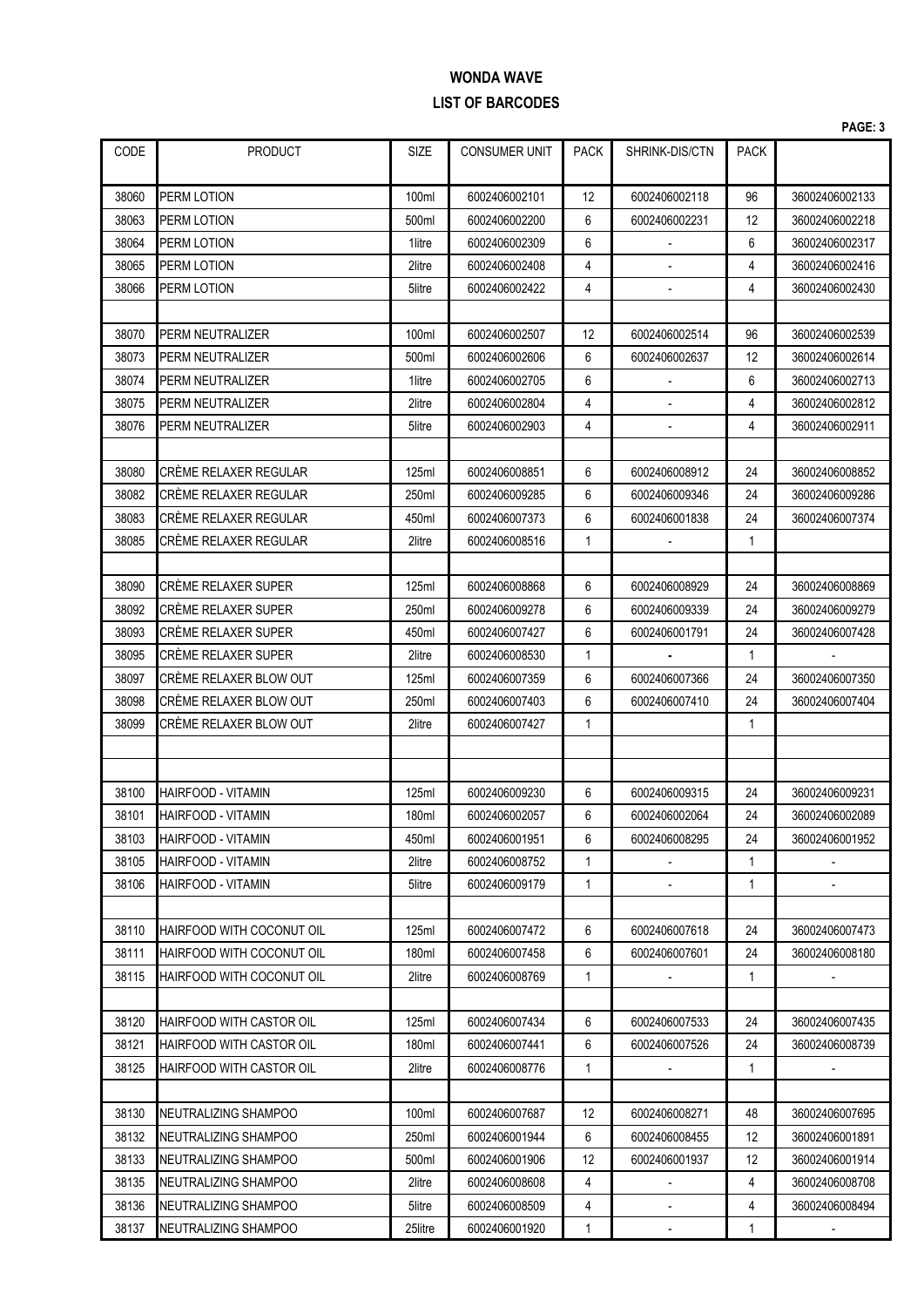|                |                                                      |                  |                                |                     |                                 |                | PAGE: 4                          |
|----------------|------------------------------------------------------|------------------|--------------------------------|---------------------|---------------------------------|----------------|----------------------------------|
| CODE           | <b>PRODUCT</b>                                       | SIZE             | CONSUMER UNIT                  | <b>PACK</b>         | SHRINK-DIS/CTN                  | <b>PACK</b>    |                                  |
| 38140          | CONDITIONING NEUTRALIZER                             | 100ml            | 6002406009070                  | 12                  | 6002406009025                   | 48             | 36002406008562                   |
| 38143          | <b>CONDITIONING NEUTRALIZER</b>                      | 500ml            | 6002406009018                  | $\mathbf{1}$        | 6002406009032                   | 6              | $\blacksquare$                   |
|                |                                                      |                  |                                |                     |                                 |                |                                  |
| 38152          | <b>DETANGLING SHAMPOO</b>                            | 250ml            | 6002406008363                  | 6                   | 6002406008684                   | 12             | 36002406008364                   |
|                |                                                      |                  |                                |                     |                                 |                |                                  |
|                |                                                      |                  |                                |                     |                                 |                |                                  |
| 38162          | PROTEIN REPAIR CONDITIONER                           | 250ml            | 6002406008370                  | 6                   | 6002406008677                   | 12             | 36002406008371                   |
| 38169          | <b>SALON SHAMPOO</b>                                 | 50ml             | 6002406002941                  | $\mathbf{1}$        |                                 |                |                                  |
| 38172          | <b>SALON SHAMPOO</b>                                 | 400ml            | 6002406002972                  | 6                   | 6002406003078                   | 24             | 36002406002973                   |
| 38175          | <b>SALON SHAMPOO</b>                                 | 2litre           | 6002406003009                  | 4                   | $\blacksquare$                  | 4              | 36002406003109                   |
| 38176          | <b>SALON SHAMPOO</b>                                 | 5litre           | 6002406003108                  | $\overline{4}$      | $\blacksquare$                  | $\overline{4}$ | 36002406003116                   |
| 38177          | <b>SALON SHAMPOO</b>                                 | 25litre          | 6002406003146                  | 1                   | $\blacksquare$                  |                | $\overline{\phantom{a}}$         |
|                |                                                      |                  |                                |                     |                                 |                |                                  |
| 38179<br>38182 | <b>SALON CONDITIONER</b><br><b>SALON CONDITIONER</b> | 50ml<br>400ml    | 6002406000244<br>6002406000343 | 1<br>6              | 6002406000350                   | 24             | 36002406000344                   |
|                |                                                      |                  |                                |                     |                                 |                |                                  |
| 38185<br>38186 | <b>SALON CONDITIONER</b><br><b>SALON CONDITIONER</b> | 2litre<br>5litre | 6002406009094<br>6002406008387 | 4<br>$\overline{4}$ | $\blacksquare$                  | 4<br>4         | 36002406009101<br>36002406009361 |
| 38187          | <b>SALON CONDITIONER</b>                             | 25litre          | 6002406000299                  | 1                   | $\frac{1}{2}$<br>$\blacksquare$ | $\mathbf{1}$   | $\Box$                           |
|                |                                                      |                  |                                |                     |                                 |                |                                  |
| 38192          | DE LUXE OIL MOISTURISER                              | 250ml            | 6002406009391                  | 6                   | 6002406009407                   | 12             | 36002406009392                   |
|                |                                                      |                  |                                |                     |                                 |                |                                  |
|                |                                                      |                  |                                |                     |                                 |                |                                  |
|                |                                                      |                  |                                |                     |                                 |                |                                  |
|                |                                                      |                  |                                |                     |                                 |                |                                  |
|                |                                                      |                  |                                |                     |                                 |                |                                  |
|                |                                                      |                  |                                |                     |                                 |                |                                  |
|                |                                                      |                  |                                |                     |                                 |                |                                  |
|                |                                                      |                  |                                |                     |                                 |                |                                  |
|                |                                                      |                  |                                |                     |                                 |                |                                  |
|                |                                                      |                  |                                |                     |                                 |                |                                  |
|                |                                                      |                  |                                |                     |                                 |                |                                  |
|                |                                                      |                  |                                |                     |                                 |                |                                  |
|                |                                                      |                  |                                |                     |                                 |                |                                  |
|                |                                                      |                  |                                |                     |                                 |                |                                  |
|                |                                                      |                  |                                |                     |                                 |                |                                  |
|                |                                                      |                  |                                |                     |                                 |                |                                  |
|                |                                                      |                  |                                |                     |                                 |                |                                  |
|                |                                                      |                  |                                |                     |                                 |                |                                  |
|                |                                                      |                  |                                |                     |                                 |                |                                  |
|                |                                                      |                  |                                |                     |                                 |                |                                  |
|                |                                                      |                  |                                |                     |                                 |                |                                  |
|                |                                                      |                  |                                |                     |                                 |                |                                  |
|                |                                                      |                  |                                |                     |                                 |                |                                  |
|                |                                                      |                  |                                |                     |                                 |                |                                  |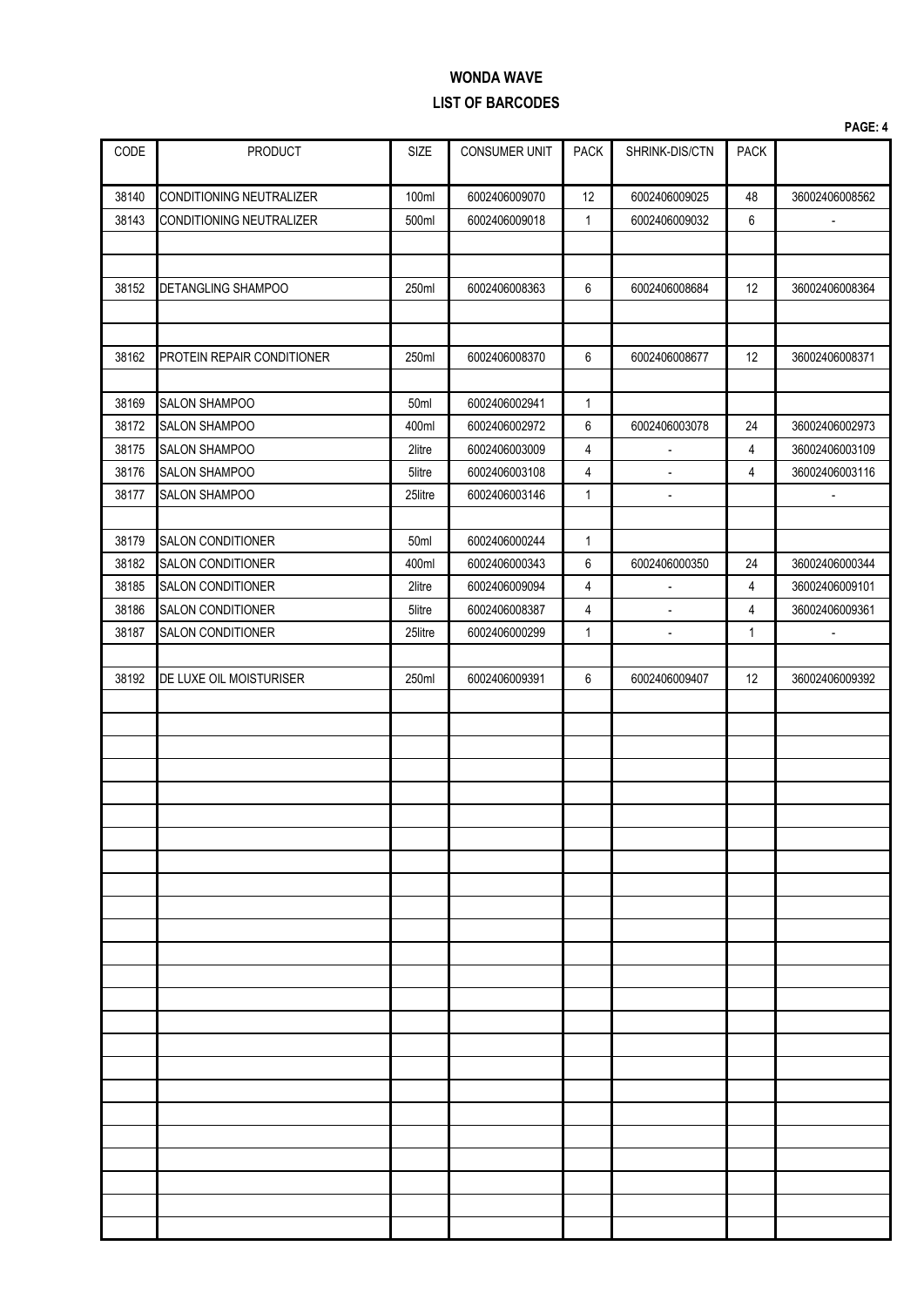|       |                                         |                  |                      |              |                |                   | PAGE: 5        |
|-------|-----------------------------------------|------------------|----------------------|--------------|----------------|-------------------|----------------|
| CODE  | <b>PRODUCT</b>                          | <b>SIZE</b>      | <b>CONSUMER UNIT</b> | <b>PACK</b>  | SHRINK-DIS/CTN | <b>PACK</b>       |                |
|       | <b>TWIN PACKS</b>                       |                  |                      |              |                |                   |                |
| 38200 | <b>GEL &amp; HAIR SPRAY EXTRA DRY</b>   | 200ml            | 6002406004204        | 18           |                | 18                | 36002406004212 |
| 38201 | GEL & HAIR SPRAY OIL SHEEN              | 200ml            | 6002406004259        | 18           |                | 18                | 36002406004267 |
| 38202 | <b>CREAM &amp; HAIR SPRAY EXTRA DRY</b> | 200ml            | 6002406004303        | 18           |                | 18                | 36002406004311 |
| 38203 | CREAM & HAIR SPRAY OIL SHEEN            | 200ml            | 6002406004358        | 18           | $\overline{a}$ | 18                | 36002406004366 |
| 38204 | GEL & SPRAY X-DRY - free gift           | 250ml            | 6002406003801        | 12           |                | 12                | 36002406003819 |
| 38205 | GEL & SPRAY OIL SHEEN - free gift       | 250ml            | 6002406004006        | 12           |                | 12                | 36002406004021 |
| 38206 | CREAM & SPRAY X-DRY - free gift         | 250ml            | 6002406003900        | 12           |                | 12                | 36002406003918 |
| 38207 | CREAM & SPRAY OIL SHEEN - free gift     | 250ml            | 6002406004105        | 12           |                | 12                | 36002406004120 |
|       |                                         |                  |                      |              |                |                   |                |
|       | <b>SPECIAL VALUE SETS</b>               |                  |                      |              |                |                   |                |
| 38210 | <b>GEL &amp; SPRAY EXTRA DRY</b>        | 500ml            | 6002406004402        | 6            | $\blacksquare$ | 6                 | 36002406004410 |
| 38211 | <b>CREAM &amp; SPRAY EXTRA DRY</b>      | 500ml            | 6002406004501        | 6            |                | 6                 | 36002406004519 |
|       |                                         |                  |                      |              |                |                   |                |
| 38221 | <b>STYLING GEL - BLUE</b>               | <b>125ml</b>     | 6002406000848        | 6            | 6002406000855  | 24                | 36002406000849 |
| 38220 | STYLING GEL - PINK                      | 125ml            | 6002406009261        | 6            | 6002406009322  | 24                | 36002406009262 |
| 38222 | <b>STYLING GEL - PINK</b>               | 250ml            | 6002406008448        | 6            | 6002406008639  | 24                | 36002406008449 |
| 38223 | <b>STYLING GEL - BLUE</b>               | 250ml            | 6002406000862        | 6            | 6002406000879  | 24                | 36002406000863 |
|       |                                         |                  |                      |              |                |                   |                |
| 38231 | <b>BIRDY GEL - BLUE</b>                 | 500ml            | 6002406003221        | 12           |                | 12                | 36002406003222 |
| 38232 | <b>BIRDY GEL - CLEAR</b>                | 500ml            | 6002406003238        | 12           |                | 12                | 36002406003239 |
| 38233 | <b>BIRDY GEL - GOLD</b>                 | 500ml            | 6002406003207        | 12           |                | 12                | 36002406003215 |
| 38234 | <b>BIRDY GEL - GOLD</b>                 | 1litre           | 6002406003306        | 12           |                | 12                | 36002406003314 |
| 38235 | <b>BIRDY GEL - BLUE</b>                 | 1litre           | 6002406003320        | 12           |                | 12                | 36002406003321 |
| 38236 | <b>BIRDY GEL - CLEAR</b>                | 1litre           | 6002406003337        | 12           | $\blacksquare$ | 12                | 36002406003338 |
| 38237 | <b>BIRDY GEL - GOLD</b>                 | 5litre           | 6002406003368        |              |                |                   |                |
| 38238 | <b>BIRDY GEL - BLUE</b>                 | 5litre           | 6002406003375        |              |                |                   |                |
| 38239 | <b>BIRDY GEL - CLEAR</b>                | 5litre           | 6002406003382        |              |                |                   |                |
|       |                                         |                  |                      |              |                |                   |                |
| 38240 | DE LUXE HOLDING SPRAY - aerosol         | 250ml            | 6002406008349        | 6            | 6002406008738  | $12 \overline{ }$ | 36002406008340 |
| 38241 | DE LUXE OIL SHEEN - aerosol             | 250ml            | 6002406008356        | 6            | 6002406008721  | 12                | 36002406008357 |
|       |                                         |                  |                      |              |                |                   |                |
| 38250 | HOT OIL TREATMENT - with jojoba oil     | 100ml            | 6002406008240        | 6            | 6002406008301  | 48                | 36002406008265 |
|       |                                         |                  |                      |              |                |                   |                |
| 38251 | OIL MOISTURISER 3 in 1                  | 100ml            | 6002406007328        | 12           | 6002406007335  | 96                | 36002406007336 |
|       |                                         |                  |                      |              |                |                   |                |
| 38252 | <b>HAIRLIFE</b>                         | 300ml            | 6002406000176        | 6            | 6002406004617  | 24                | 36002406004632 |
|       |                                         |                  |                      |              |                |                   |                |
| 38253 | <b>PLACENTA</b>                         | 10 <sub>ml</sub> | 6002406009469        | $\mathbf{1}$ | $\overline{a}$ | 10                |                |
|       |                                         |                  |                      |              |                |                   |                |
|       | <b>BLACK SENSATION HAIR CARE</b>        |                  |                      |              |                |                   |                |
| 38262 | TWIN PACK HAIRSPRAY & GEL               | 200ml            | 6002406008790        | 18           |                | 18                | 36002406008807 |
|       |                                         |                  |                      |              |                |                   |                |
| 38270 | <b>WONDASHEEN</b>                       | 100ml            | 6002406003405        | 12           | 6002406003412  | 48                | 36002406003437 |
|       |                                         |                  |                      |              |                |                   |                |
|       |                                         |                  |                      |              |                |                   |                |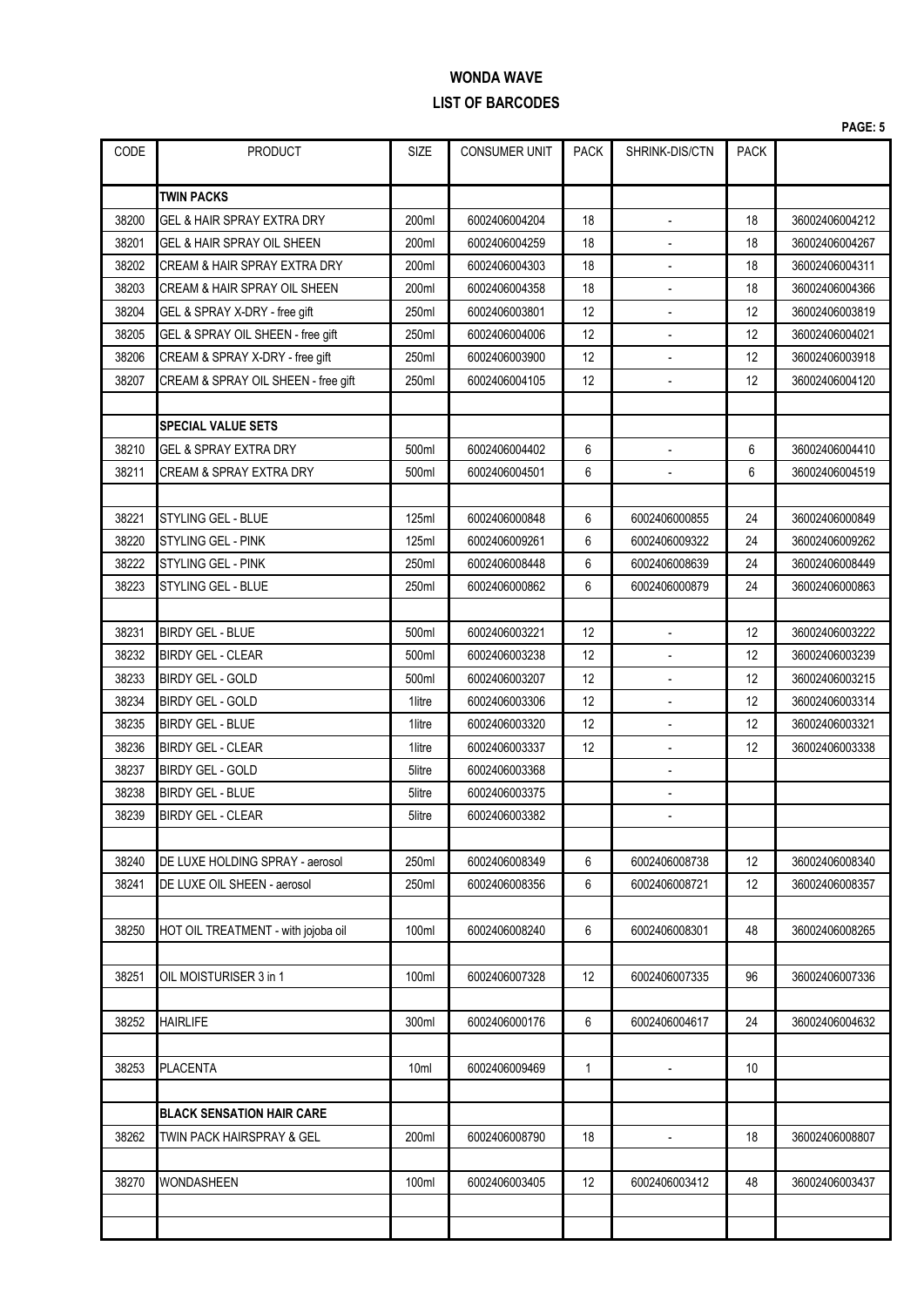|       |                                   |                  |                      |             |                |             | PAGE: 6          |
|-------|-----------------------------------|------------------|----------------------|-------------|----------------|-------------|------------------|
| CODE  | <b>PRODUCT</b>                    | <b>SIZE</b>      | <b>CONSUMER UNIT</b> | <b>PACK</b> | SHRINK-DIS/CTN | <b>PACK</b> | <b>OUTER CTN</b> |
|       | <b>HOT LOX</b>                    |                  |                      |             |                |             |                  |
| 38800 | SILICONE - 60/40                  | 50 <sub>ml</sub> | 6009697750223        | 1           | <b>SHRINK</b>  | 6           |                  |
| 38801 | SILICONE - 70/30                  | 50 <sub>ml</sub> |                      | 1           | <b>SHRINK</b>  | 6           |                  |
|       |                                   |                  |                      |             |                |             |                  |
|       |                                   |                  |                      |             |                |             |                  |
| 38817 | TEA TREE HAIR FERTILISER          | 250ml            | 6009697750438        | 1           | <b>SHRINK</b>  | 6           |                  |
| 38818 | TEA TREE HAIR FERTILISER          | 500ml            | 6009697750582        | 1           | <b>SHRINK</b>  | 6           |                  |
| 38819 | TEA TREE HAIR FERTILISER - BUCKET | 1lt              |                      | 1           |                |             |                  |
| 38820 | TEA TREE HAIR FERTILISER          | 5lt              |                      | 1           |                |             |                  |
| 38823 | <b>CHOLESTROL PLUS</b>            | 500ml            | 6009697750155        | 1           | <b>SHRINK</b>  | 6           |                  |
| 38824 | <b>CHOLESTROL PLUS</b>            | 1lt              | 6009697750148        | 1           |                |             |                  |
| 38825 | <b>CHOLESTROL PLUS</b>            | 5lt              |                      | 1           |                |             |                  |
| 38833 | <b>DRY HAIR RESTORER</b>          | 500ml            |                      | 1           | <b>SHRINK</b>  | 6           |                  |
| 38834 | <b>DRY HAIR RESTORER</b>          | 1lt              | 6009697750124        | 1           |                |             |                  |
| 38835 | <b>DRY HAIR RESTORER</b>          | 5lt              |                      | 1           |                |             |                  |
| 38842 | <b>LEAVE-IN CONDITIONER</b>       | 250ml            | 6009697750117        | 1           | <b>SHRINK</b>  | 6           |                  |
| 38843 | LEAVE-IN CONDITIONER - PUMP       | 500ml            | 6009697750605        | 1           | <b>SHRINK</b>  | 6           |                  |
| 38845 | LEAVE-IN CONDITIONER - PUMP       | 5lt              | $\blacksquare$       | 1           |                |             |                  |
| 38848 | <b>WIG CONDITIONER - SPRAY</b>    | 100ml            |                      | 1           |                |             |                  |
| 38849 | <b>WIG CONDITIONER - SPRAY</b>    | 250ml            |                      | 1           |                |             |                  |
| 38850 | 5 OILS SCALP TREATMENT            | 100ml            | 6009697750131        | 1           | <b>SHRINK</b>  | 6           |                  |
| 38851 | 5 OILS SCALP TREATMENT - SPRAY    | 100ml            | 6009697750315        | 1           | <b>SHRINK</b>  | 6           |                  |
|       |                                   |                  |                      |             |                |             |                  |
| 38854 | TEA TREE SCALP SPRAY              | 100ml            | 6009697750537        | 1           | <b>SHRINK</b>  | 6           |                  |
| 38855 | TEA TREE SCALP SPRAY              | 250ml            | 6009697750544        | 1           | <b>SHRINK</b>  | 6           |                  |
| 38856 | TEA TREE SCALP SPRAY              | 500ml            | $\blacksquare$       | 1           | $\mathbf{r}$   |             |                  |
| 38857 | <b>KERATIN REPAIR THERAPY</b>     | 200ml            | 6009697750636        | 1           | <b>SHRINK</b>  | 6           |                  |
| 38858 | KERATIN REPAIR THERAPY - PUMP     | $1$ lt           | 6009697750629        | 1           |                |             |                  |
| 38860 | KERATIN REPAIR THERAPY - PUMP     | 5lt              |                      | 1           |                |             |                  |
| 38863 | <b>BIOLOGICAL CONDITIONER</b>     | 500ml            | 6009697750162        | 1           | <b>SHRINK</b>  | 6           |                  |
| 38865 | <b>BIOLOGICAL CONDITIONER</b>     | 5lt              | 6009697750216        | 1           |                |             |                  |
|       |                                   |                  |                      |             |                |             |                  |
| 38868 | <b>RESCUE TREATMENT</b>           | 250ml            | 6009697750452        | 1           | <b>SHRINK</b>  | 6           |                  |
| 38869 | <b>RESCUE TREATMENT</b>           | 500ml            | 6009697750445        | 1           | <b>SHRINK</b>  | 6           |                  |
| 38870 | <b>RESCUE TREATMENT</b>           | 1lt              | $\blacksquare$       | 1           |                |             |                  |
| 38871 | <b>RESCUE TREATMENT</b>           | 5lt              |                      | 1           |                |             |                  |
|       |                                   |                  |                      |             |                |             |                  |
| 38874 | PROFESSIONAL SHAMPOO              | $1$ lt           | 6009697750209        | 1           |                |             |                  |
| 38875 | PROFESSIONAL SHAMPOO - PUMP       | $1$ lt           | 6009697750209        | 1           |                |             |                  |
| 38876 | PROFESSIONAL SHAMPOO              | 5lt              | 6009697750193        | 1           |                |             |                  |
| 38877 | PROFESSIONAL SHAMPOO              | 25 <sub>lt</sub> | 6009697750247        | 1           |                |             |                  |
|       |                                   |                  |                      |             |                |             |                  |
| 38884 | HI SHEEN CONDITIONER              | 1lt              | 6009697750254        | 1           |                |             |                  |
| 38885 | HI SHEEN CONDITIONER - PUMP       | 1lt              | 6009697750254        | 1           |                |             |                  |
| 38886 | HI SHEEN CONDITIONER              | 5lt              | 6009697750230        | 1           |                |             |                  |
| 38887 | HI SHEEN CONDITIONER              | 25 <sub>lt</sub> | 6009697750261        | 1           |                |             |                  |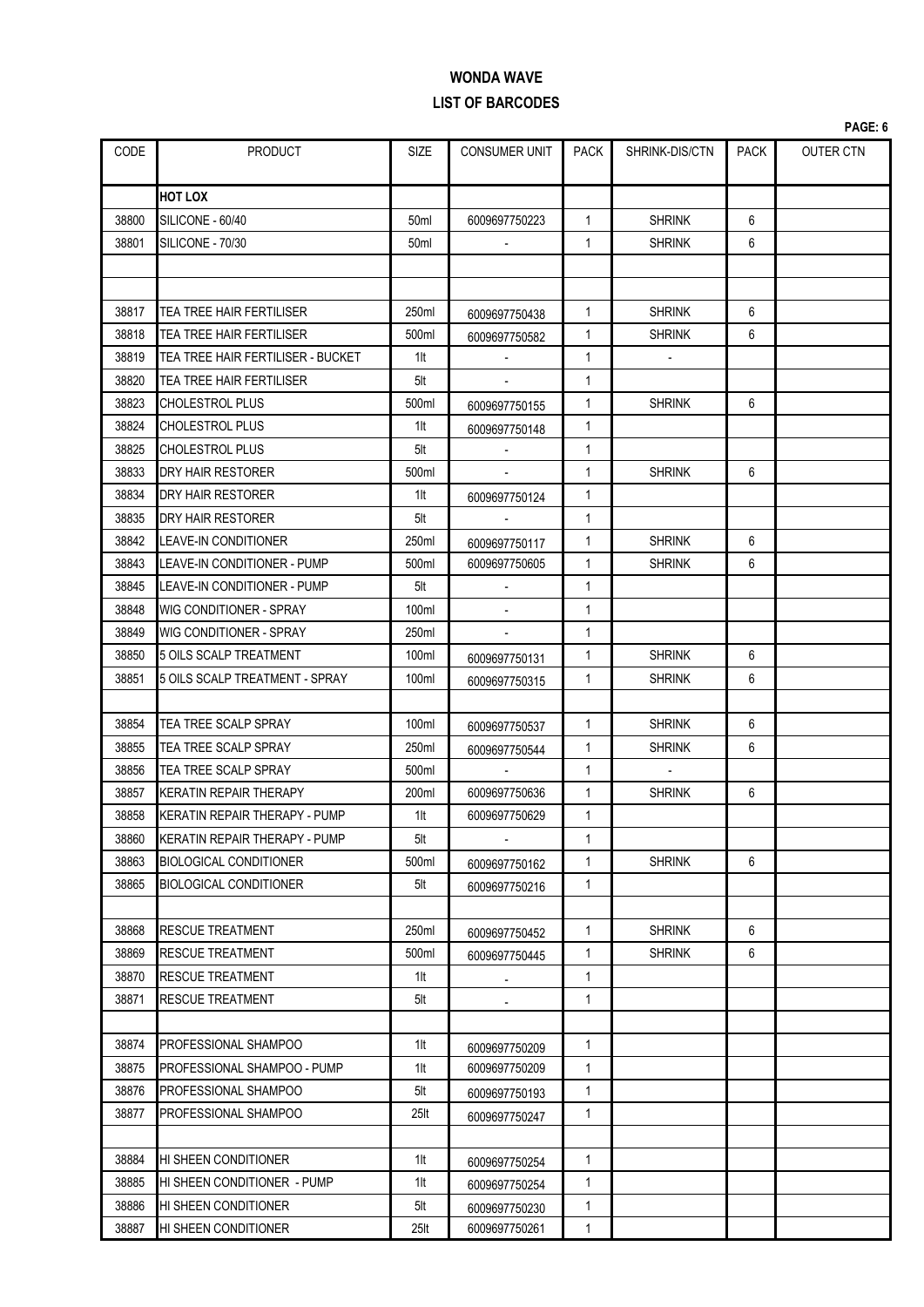|       |                                          |                  |                          |              |                |             | PAGE: 7          |
|-------|------------------------------------------|------------------|--------------------------|--------------|----------------|-------------|------------------|
| CODE  | <b>PRODUCT</b>                           | <b>SIZE</b>      | <b>CONSUMER UNIT</b>     | <b>PACK</b>  | SHRINK-DIS/CTN | <b>PACK</b> | <b>OUTER CTN</b> |
| 38892 | NEUTRALISING SHAMPOO                     | 250ml            |                          | $\mathbf{1}$ |                |             |                  |
| 38894 | NEUTRALISING SHAMPOO                     | $1$ lt           | 6009697750285            | $\mathbf{1}$ |                |             |                  |
| 38895 | NEUTRALISING SHAMPOO - PUMP              | $1$ lt           | 6009697750285            | 1            |                |             |                  |
| 38896 | NEUTRALISING SHAMPOO                     | 5lt              | 6009697750292            | 1            |                |             |                  |
| 38897 | NEUTRALISING SHAMPOO                     | 25 <sub>lt</sub> | 6009697750308            | 1            |                |             |                  |
|       |                                          |                  |                          |              |                |             |                  |
| 38902 | TEA TREE SHAMPOO                         | 250ml            | 6009697750513            | $\mathbf{1}$ | <b>SHRINK</b>  | 6           |                  |
| 38906 | TEA TREE SHAMPOO                         | 5lt              | 6009697750407            | 1            |                |             |                  |
| 38907 | TEA TREE SHAMPOO                         | 25 <sub>lt</sub> |                          | 1            |                |             |                  |
|       |                                          |                  |                          |              |                |             |                  |
| 38912 | TEA TREE CONDITIONER                     | 250ml            | 6009697750520            | 1            | <b>SHRINK</b>  | 6           |                  |
| 38914 | TEA TREE CONDITIONER                     | $1$ lt           |                          | $\mathbf{1}$ |                |             |                  |
| 38916 | TEA TREE CONDITIONER                     | 5lt              | 6009697750414            | $\mathbf{1}$ |                |             |                  |
| 38917 | TEA TREE CONDITIONER                     | 25lt             |                          | $\mathbf{1}$ |                |             |                  |
| 38925 | HERBAL SHAMPOO - PUMP                    | $1$ lt           |                          | $\mathbf{1}$ |                |             |                  |
| 38926 | <b>HERBAL SHAMPOO</b>                    | 5lt              | 6009697750551            | 1            |                |             |                  |
| 38936 | <b>HERBAL CONDITIONER</b>                | 5lt              | 6009697750179            | 1            |                |             |                  |
| 38945 | PEARLY MOISTURISING SHAMPOO - PUMP       | $1$ lt           | 6009697750612            | 1            |                |             |                  |
| 38946 | PEARLY MOISTURISING SHAMPOO              | 5lt              | 6669697750483            | $\mathbf{1}$ |                |             |                  |
| 38950 | HAIRSTYLISTS RESCUE TREATMENT            | 500ml            |                          |              |                |             |                  |
| 38951 | HAIRSTYLISTS RESCUE TREATMENT            | $1$ lt           | $\overline{a}$           |              |                |             |                  |
|       |                                          |                  | $\blacksquare$           |              |                |             |                  |
| 38880 | <b>HAIRSTYLISTS SHAMPOO BLUE</b>         | 5lt              | $\blacksquare$           |              |                |             |                  |
|       |                                          |                  |                          |              |                |             |                  |
| 38956 | HAIRSTYLISTS TEA TREE SHAMPOO - PUMP     | $1$ lt           | $\overline{\phantom{a}}$ |              |                |             |                  |
| 38957 | HAIRSTYLISTS TEA TREE SHAMPOO            | 5lt              | $\overline{\phantom{a}}$ |              |                |             |                  |
|       |                                          |                  |                          |              |                |             |                  |
|       |                                          |                  |                          |              |                |             |                  |
| 38960 | HAIRSTYLISTS TEA TREE CONDITIONER - PUMP | 1lt              | $\overline{a}$           |              |                |             |                  |
| 38961 | HAIRSTYLISTS TEA TREE CONDITIONER        | 5lt              |                          |              |                |             |                  |
|       |                                          |                  |                          |              |                |             |                  |
|       |                                          |                  |                          |              |                |             |                  |
| 38964 | HAIRSTYLISTS HERBAL SHAMPOO              | 5lt              | $\overline{\phantom{a}}$ |              |                |             |                  |
|       |                                          |                  |                          |              |                |             |                  |
|       |                                          |                  |                          |              |                |             |                  |
| 38967 | HAIRSTYLISTS HERBAL CONDITIONER          | 5lt              | $\blacksquare$           |              |                |             |                  |
|       |                                          |                  |                          |              |                |             |                  |
| 38969 | HAIRSTYLISTS PEARLY SHAMPOO - PUMP       | 1lt              | $\blacksquare$           |              |                |             |                  |
| 38970 | <b>HAIRSTYLISTS PEARLY SHAMPOO</b>       | 5lt              | $\overline{\phantom{a}}$ |              |                |             |                  |
|       |                                          |                  |                          |              |                |             |                  |
|       |                                          |                  |                          |              |                |             |                  |
|       |                                          |                  |                          |              |                |             |                  |
|       |                                          |                  |                          |              |                |             |                  |
|       |                                          |                  |                          |              |                |             |                  |
|       |                                          |                  |                          |              |                |             |                  |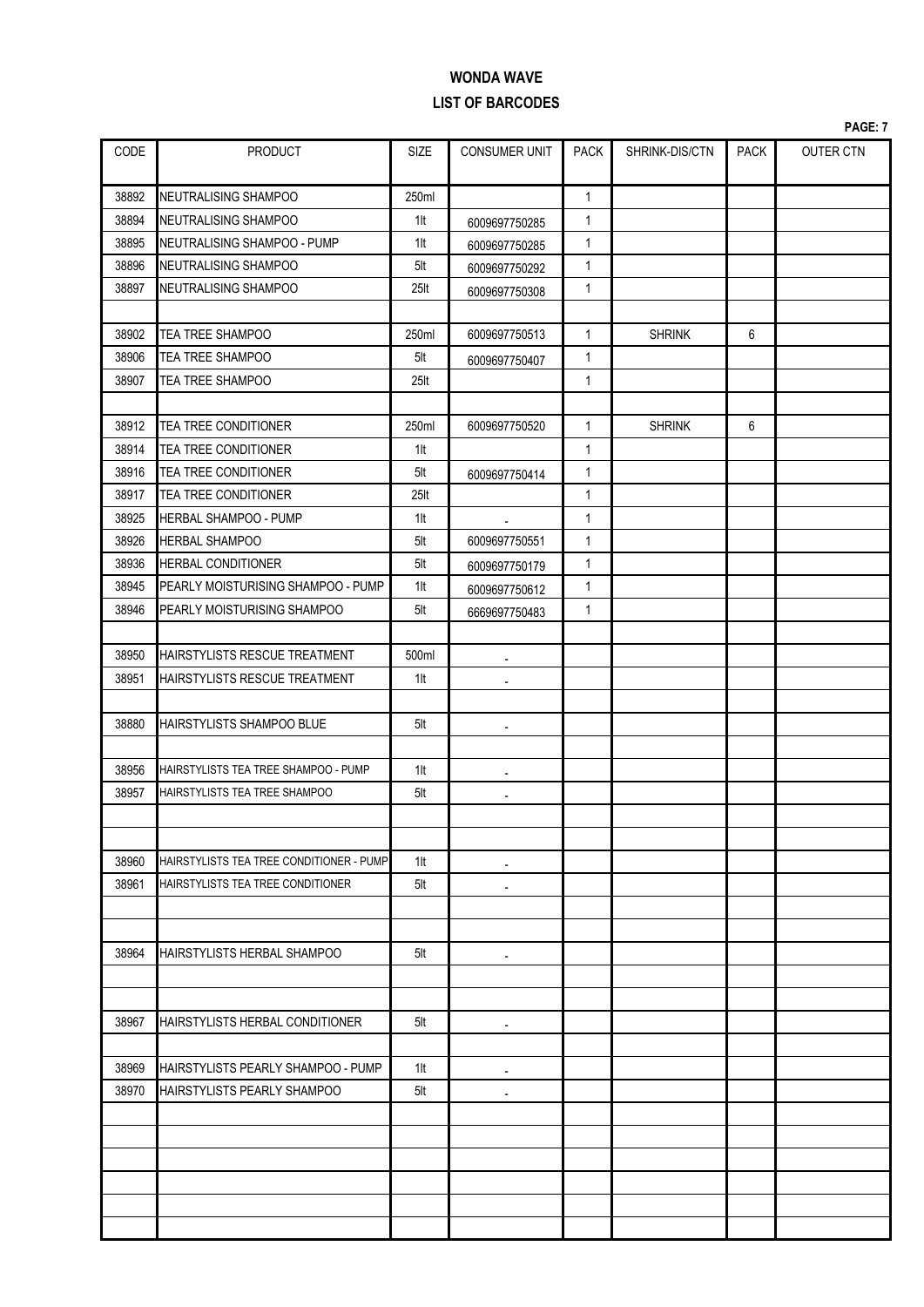|       |                            |                  |                      |             |                |             | PAGE: 8        |
|-------|----------------------------|------------------|----------------------|-------------|----------------|-------------|----------------|
| CODE  | <b>PRODUCT</b>             | <b>SIZE</b>      | <b>CONSUMER UNIT</b> | <b>PACK</b> | SHRINK-DIS/CTN | <b>PACK</b> |                |
|       | <b>BODY CARE</b>           |                  |                      |             |                |             |                |
|       | NIKKI AQUEOUS CREAM        |                  |                      |             |                |             |                |
| 39000 | REGULAR                    | 500ml            | 6002406008424        | 6           | 6002406008615  | 24          | 36002406008425 |
| 39001 | COCOA BUTTER               | 500ml            | 6002406008431        | 6           | 6002406008622  | 24          | 36002406008432 |
| 39002 | <b>MUSK</b>                | 500ml            | 6002406008783        | 6           | 6002406008905  | 24          | 36002406008784 |
|       |                            |                  |                      |             |                |             |                |
|       |                            |                  |                      |             |                |             |                |
|       | NIKKI CAMPHOR CREAM        |                  |                      |             |                |             |                |
| 39009 | CAMPHOR - HERBAL           | 100ml            | 6002406009476        | 6           | 6002406009483  | 72          | 36002406009477 |
| 39010 | CAMPHOR - HERBAL           | 250ml            | 6002406009438        | 6           | 6002406009445  | 36          | 36002406009439 |
| 39011 | CAMPHOR - HERBAL           | 500ml            | 6002406009377        | 6           | 6002406009384  | 24          | 36002406009378 |
| 39012 | <b>CAMPHOR - ORIGINAL</b>  | 100ml            | 6002406009490        | 6           | 6002406009544  | 72          | 36002406009491 |
| 39013 | CAMPHOR - ORIGINAL         | 250ml            | 6002406009506        | 6           | 6002406009513  | 36          | 36002406009507 |
| 39014 | <b>CAMPHOR - ORIGINAL</b>  | 500ml            | 6002406009520        | 6           | 6002406009537  | 24          | 36002406009521 |
|       |                            |                  |                      |             |                |             |                |
|       | DUSK BODY LOTION           |                  |                      |             |                |             |                |
| 39020 | COCOA BUTTER               | 400ml            | 6002406006802        | 6           | 6002406006819  | 24          | 36002406006834 |
| 39022 | LANOLIN                    | 400ml            | 6002406007007        | 6           | 6002406007014  | 24          | 36002406007039 |
| 39024 | <b>MUSK</b>                | 400ml            | 6002406008899        | 6           | 6002406008882  | 24          | 36002406008876 |
| 39025 | <b>ALOE VERA</b>           | 400ml            | 6002406006963        | 6           | 6002406006970  | 24          | 36002406006964 |
| 39026 | <b>CAMPHOR</b>             | 400ml            | 6002406007069        | 6           | 6002406007076  | 24          | 36002406007060 |
| 39027 | <b>MEN</b>                 | 400ml            | 6002406006864        | 6           | 6002406006871  | 24          | 36002406006865 |
|       |                            |                  |                      |             |                |             |                |
|       |                            |                  |                      |             |                |             |                |
|       | NIKKI SKIN LOTION          |                  |                      |             |                |             |                |
| 39039 | TROPICAL                   | 400ml            | 6002406005522        | 6           | 6002406005539  | 24          | 36002406005523 |
| 39040 | COCOA BUTTER               | 400ml            | 6002406005508        | 6           | 6002406005515  | 24          | 36002406005509 |
| 39041 | <b>CUCUMBER &amp; ALOE</b> | 400ml            | 6002406005553        | 6           | 6002406005560  | 24          | 36002406005554 |
| 39042 | LANOLIN                    | 400ml            | 6002406005607        | 6           | 6002406005614  | 24          | 36002406005608 |
| 39043 | CAMPHOR - DISCONTINUED     | 400ml            | 6002406005652        | 6           | 6002406005669  | 24          | 36002406005653 |
| 39044 | <b>MUSK</b>                | 400ml            | 6002406005706        | 6           | 6002406005713  | 24          | 36002406005707 |
| 39045 | <b>MAN - ACTIVE MEN</b>    | 400ml            | 6002406005720        | 6           | 6002406005737  | 24          | 36002406005721 |
| 39046 | <b>MAN - MENTHOL</b>       | 400ml            | 6002406005744        | 6           | 6002406005751  | 24          | 36002406005745 |
|       |                            |                  |                      |             |                |             |                |
|       | <b>FINRO AQUEOUS CREAM</b> |                  |                      |             |                |             |                |
| 39100 | <b>PLAIN</b>               | 500 <sub>g</sub> | 6006213001555        | 6           |                |             |                |
| 39101 | COCOA BUTTER               | 500 <sub>g</sub> | 6006213001562        | 6           |                |             |                |
| 39102 | <b>MUSK</b>                | 500g             | 6005185999990        | 6           |                |             |                |
|       |                            |                  |                      |             |                |             |                |
|       | <b>SPRAY PERFUME</b>       |                  |                      |             |                |             |                |
| 40001 | <b>MIDNIGHT ROSE</b>       | 50ml             | 6002406005102        | 6           | 6002406005119  | 96          | 36002406005134 |
| 40002 | AFRICAN MIST               | 50ml             | 6002406005201        | 6           | 6002406005218  | 96          | 36002406005233 |
| 40003 | <b>MUSK</b>                | 50ml             | 6002406005300        | 6           | 6002406005317  | 96          | 36002406005332 |
|       |                            |                  |                      |             |                |             |                |
|       |                            |                  |                      |             |                |             |                |
|       |                            |                  |                      |             |                |             |                |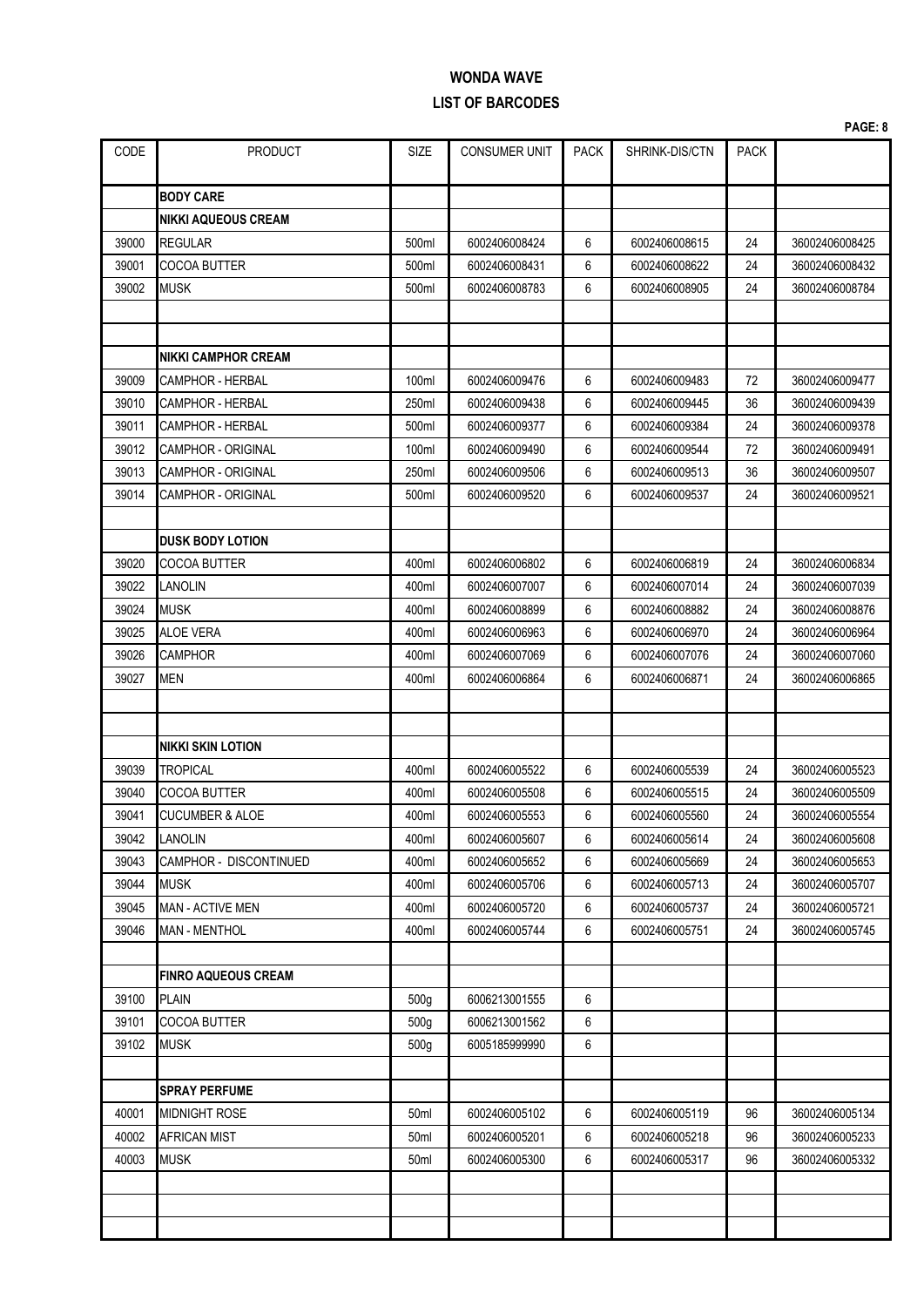|       |                                                  |                  |                      |             |                |             | PAGE: 9          |
|-------|--------------------------------------------------|------------------|----------------------|-------------|----------------|-------------|------------------|
| CODE  | <b>PRODUCT</b>                                   | <b>SIZE</b>      | <b>CONSUMER UNIT</b> | <b>PACK</b> | SHRINK-DIS/CTN | <b>PACK</b> | <b>OUTER CTN</b> |
|       | <b>EMAN PRODUCTS</b>                             |                  | <b>OLD</b>           |             |                |             |                  |
| 34600 | Real Dream Roll On Musk<br>- Discontinued        | 50 <sub>ml</sub> | 6001523005644        | 6           | 6001523011140  | 72          | 16001523011147   |
| 34601 | Real Dream Roll On Romance - Discontinued        | 50ml             | 6001523005651        | 6           | 6001523011157  | 72          | 16001523011154   |
| 34602 | Real Dream Roll On Question<br>- Discontinued    | 50 <sub>ml</sub> | 6001523005897        | 6           | 6001523011171  | 72          | 16001523011178   |
| 34603 | Real Dream Roll On Original<br>- Discontinued    | 50ml             | 6001523005880        | 6           | 6001523011188  | 72          | 16001523011185   |
| 34604 | Real Dream Roll On Elegance - Discontinued       | 50 <sub>ml</sub> | 6001523008676        | 6           | 6001523011195  | 72          | 16001523011192   |
| 34605 | Real Dream Roll On Breathless - Discontinued     | 50ml             | 6001523008690        | 6           | 6001523011201  | 72          | 16001523011208   |
| 34606 | Real Dream Roll On Classic<br>- Discontinued     | 50ml             | 6001523008683        | 6           | 6001523011218  | 72          | 16001523011215   |
| 34607 | Real Dream Roll On Just Red<br>- Discontinued    | 50ml             | 6001523009420        | 6           | 6001523009437  | 72          | 16001523009427   |
| 34620 | Real Dream Deo Question<br>- Discontinued        | 90ml             | 6001523008638        | 6           | 6001523011263  | 72          | 16001523011260   |
| 34621 | Real Dream Deo Original<br>- Discontinued        | 90 <sub>ml</sub> | 6001523008652        | 6           | 6001523011270  | 72          | 16001523011277   |
| 34622 | Real Dream Deo Breathless<br>- Discontinued      | 90ml             | 6001523008669        | 6           | 6001523011287  | 72          | 16001523011284   |
| 34623 | Real Dream Deo Musk<br>- Discontinued            | 90ml             | 6001523008645        | 6           | 6001523011294  | 72          | 16001523011291   |
| 34624 | Real Dream Deo Just Red<br>- Discontinued        | 90ml             | 6001523010068        | 6           | 6001523011300  | 72          | 16001523011307   |
| 34630 | Fresh Roll On Orginal<br>- Discontinued          | 50ml             | 6001523011683        | 6           | 6001523009178  | 72          | 16001523009175   |
| 34631 | Fresh Roll On Respect<br>- Discontinued          | 50ml             | 6001523011690        | 6           | 6001523009185  | 72          | 16001523009182   |
| 34632 | Fresh Roll On Musk<br>- Discontinued             | 50 <sub>ml</sub> | 6001523011706        | 6           | 6001523009192  | 72          | 16001523009199   |
| 34633 | Fresh Roll On Daisie<br>- Discontinued           | 50ml             | 6001523011713        | 6           | 6001523009208  | 72          | 16001523009205   |
| 34634 | Fresh Roll On Sure<br>- Discontinued             | 50ml             | 6001523011720        | 6           | 6001523009215  | 72          | 16001523009212   |
| 34635 | Fresh Roll On Dawn<br>- Discontinued             | 50ml             | 6001523011737        | 6           | 6001523009222  | 72          | 16001523009229   |
| 34636 | Fresh Roll On Powder<br>- Discontinued           | 50ml             | 6001523011744        | 6           | 6001523009239  | 72          | 16001523009236   |
| 34637 | Fresh Roll On Exact<br>- Discontinued            | 50ml             | 6001523011751        | 6           | 6001523009246  | 72          | 16001523009243   |
| 34638 | Fresh Roll On Unforgetable<br>- Discontinued     | 50ml             | 6001523017681        | 6           | 6001523009253  | 72          | 16001523009250   |
| 34639 | Fresh Roll On On Fire<br>- Discontinued          | 50 <sub>ml</sub> | 6001523011775        | 6           | 6001523009260  | 72          | 16001523009267   |
| 34650 | Fresh Roll On Original Refill<br>- Discontinued  | 50ml             | 6006693002790        | 10          | 6006693003025  | 180         | 16006693003022   |
| 34651 | Fresh Roll On Respect Refill<br>- Discontinued   | 50ml             | 6006693002820        | 10          | 6006693003049  | 180         | 16006693003046   |
| 34652 | Fresh Roll On Musk Refill<br>- Discontinued      | 50 <sub>ml</sub> | 6006693002752        | 10          | 6006693002998  | 180         | 16006693002995   |
| 34653 | Fresh Roll On Daisie Refill<br>- Discontinued    | 50ml             | 6006693002738        | 10          | 6006693003056  | 180         | 16006693003053   |
| 34654 | Fresh Roll On Sure Refill<br>- Discontinued      | 50ml             | 6006693002776        | 10          | 6006693003032  | 180         | 16006693003039   |
| 34655 | Fresh Roll On Dawn Refill<br>- Discontinued      | 50ml             | 6006693002813        | 10          | 6006693002981  | 180         | 16006693002988   |
| 34656 | Fresh Roll On Powder Refill<br>- Discontinued    | 50 <sub>ml</sub> | 6006693002806        | 10          | 6006693003070  | 180         | 16006693003077   |
| 34657 | Fresh Roll On Exact Refill<br>- Discontinued     | 50ml             | 6006693002745        | 10          | 6006693003001  | 180         | 16006693003008   |
| 34658 | Fresh Roll On Unforgettable Refill- Discontinued | 50ml             | 6006693002769        | 10          | 6006693003063  | 180         | 16006693003060   |
| 34659 | Fresh Roll On Fire Refill<br>- Discontinued      | 50ml             | 6006693002783        | 10          | 6006693003018  | 180         | 16006693003015   |
|       |                                                  |                  |                      |             |                |             |                  |
| 38600 | Nutrifro Oil Sheen Spray Original                | 275ml            | 6001523010945        | 6           | 6001523010952  | 48          | 16001523010959   |
| 38601 | Nutrifro Oil Sheen Spray Olive                   | 275ml            | 6001523011591        | 6           | 6001523011676  | 48          | 16001523011673   |
| 38602 | Nutrifro Oil Sheen Spray Anti-Dandruff           | 275ml            | 6001523011669        | 6           | 6001523009130  | 48          | 16001523009137   |
|       |                                                  |                  |                      |             |                |             |                  |
| 38605 | Nutrifro Hair Lotion                             | 100ml            | 6006693000574        | 6           | 6006693000949  | 24          | 16006693000946   |
|       |                                                  |                  |                      |             |                |             |                  |
| 38610 | Nutrifro Hair Food Original                      | 125ml            | 6006693000550        | 6           | 6006693000932  | 24          | 16006693000939   |
| 38611 | Nutrifro Hair Food Olive                         | 125ml            | 6006693001007        | 6           | 6006693003155  | 24          | 16006693003152   |
| 38612 | Nutrifro Hair Food Cocoa & Shea                  | 125ml            | 6006693001199        | 6           | 6006693003162  | 24          | 16006693003169   |
| 38613 | Nutrifro Hair Food Argan Oil                     | 125ml            | 6006693001755        | 6           | 6006693003254  | 24          | 16006693003251   |
| 38620 | Nutrifro Hair Food Alopecia<br>- Discontinued    | 250ml            | 6006693000598        | 6           | 6006693000956  | 24          | 16006693000953   |